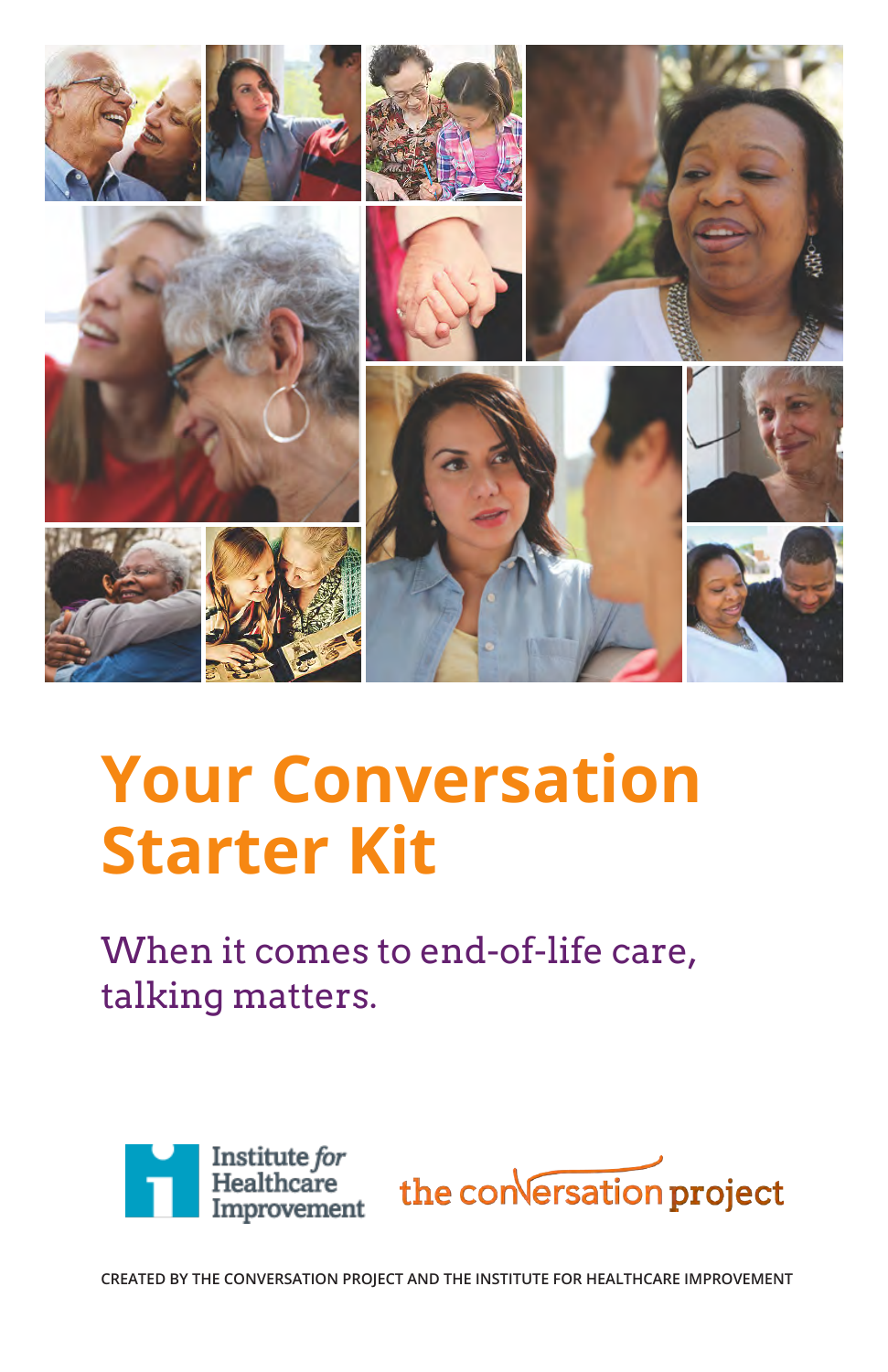**The Conversation Project** is dedicated to helping people talk about their wishes for end-of-life care.

We know that no guide and no single conversation can cover all the decisions that you and your family may face. What a conversation can do is provide a shared understanding of what matters most to you and your loved ones. This can make it easier to make decisions when the time comes.

*Note: Before you type in this document, first save it to your computer. Then, open the document from your computer and type in your answers. Otherwise, what you type will not be saved.* 

| NAME |  |
|------|--|
|      |  |
| DATE |  |

#### **HOW TO USE THE STARTER KIT**

This Starter Kit doesn't answer every question, but it will help you get your thoughts together, and then have the conversation with your loved ones.

You can use it whether you are getting ready to tell someone else what you want, or you want to help someone else get ready to share their wishes.

Take your time. This kit is not meant to be completed in one sitting. It's meant to be completed as you need it, throughout many conversations.

|  |  | <b>TABLE OF CONTENTS</b> |
|--|--|--------------------------|
|  |  |                          |

| Why talking matters 2 |
|-----------------------|
| Step 1: Get Ready 3   |
| Step 2: Get Set 4     |
| Step 3: Go 7          |
| Step 4: Keep Going 10 |

This document does not seek to provide legal advice. ©2019 The Conversation Project. All rights reserved.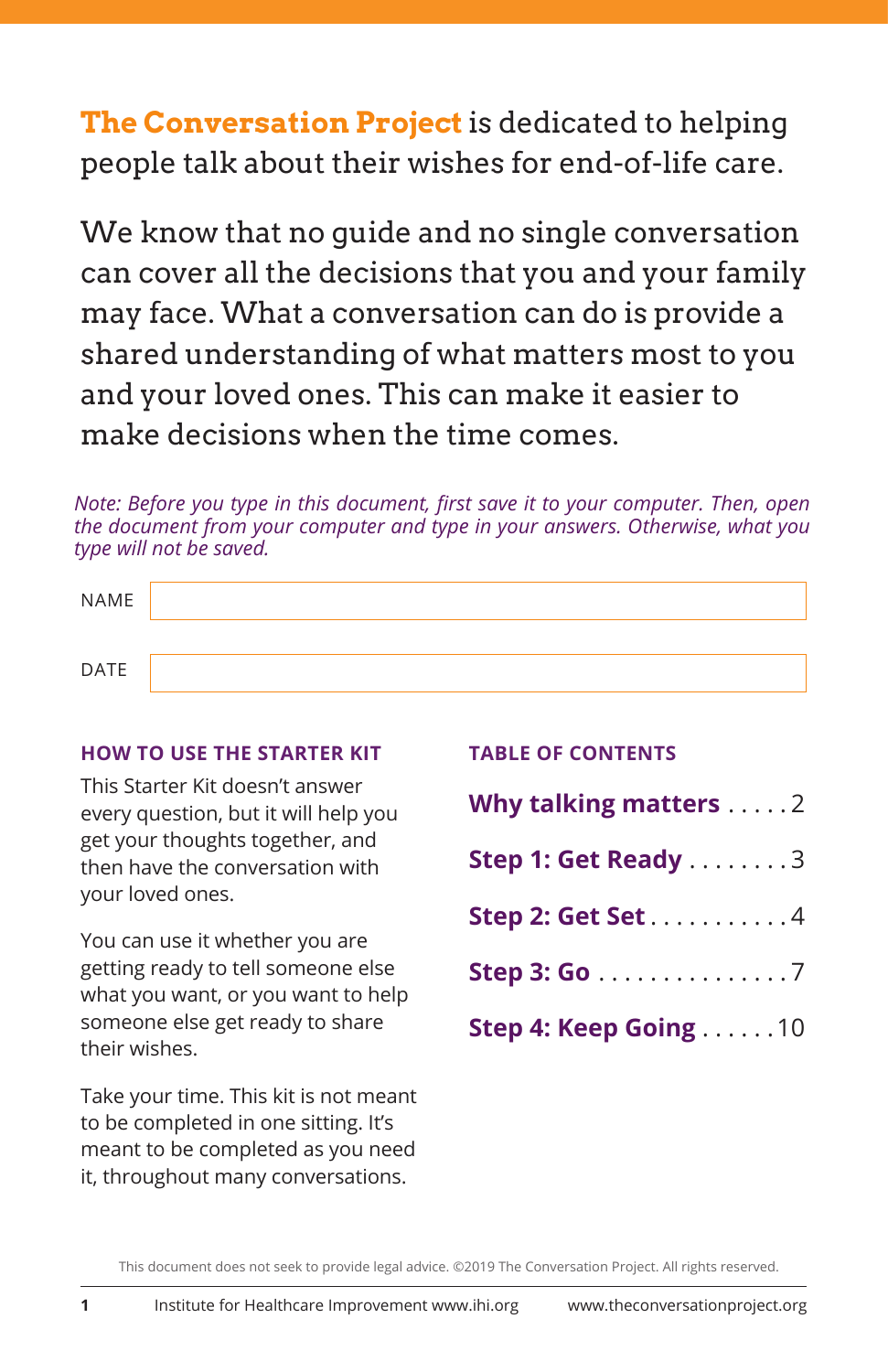# **Why talking matters**

Sharing your wishes for end-of-life care can bring you closer to the people you love. It's critically important. And you can do it. **Consider the facts:**

**92%** of people say that talking with their loved ones about end-of-life care is important.

**32%** have actually done so.

*Source: The Conversation Project National Survey (2018)*

**21%** of people say they haven't had the conversation because they don't want to upset their loved ones.

**53%** say they'd be relieved if a loved one started the conversation.

**95%** say they are willing or want to talk about their end-of-life wishes.

*Source: The Conversation Project National Survey (2018)*

**80%** of people say that if seriously ill, they would want to talk to their doctor about wishes for medical treatment toward the end of their life.

**18%** report having had this conversation with their doctor.

*Source: Survey of Californians by the California HealthCare Foundation (2012) and Kaiser Family Foundation Serious Illness in Late Life Survey (2017)*

**97%** of people say it's important to put their wishes in writing.

**37%** have actually done it.

*Source: Kaiser Family Foundation Serious Illness in Late Life Survey (2017)*

One conversation can make all the difference.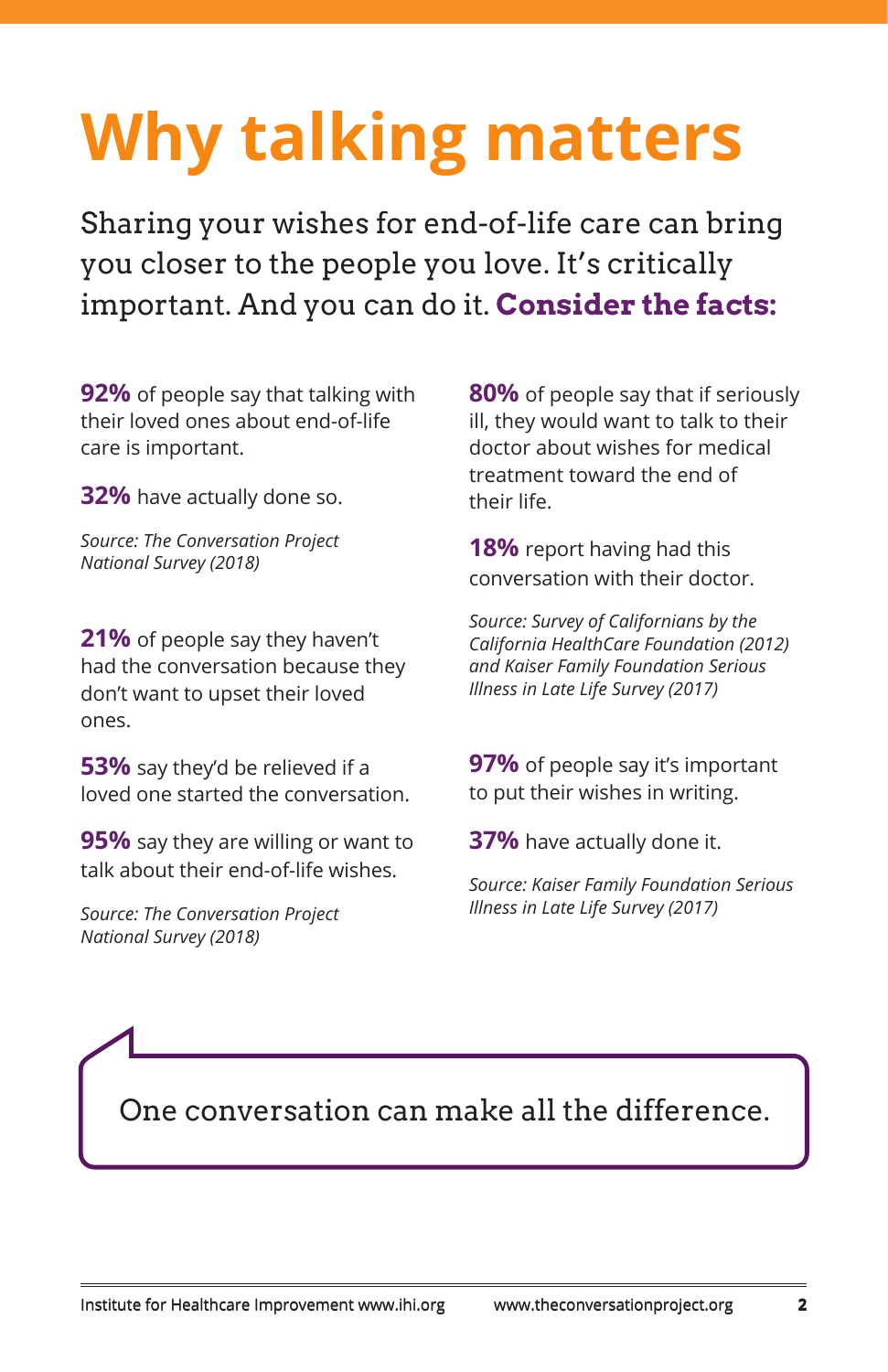## **Step 1 Get Ready**

You will have many questions as you get ready for the conversation. **Here are two to help you get started:**



**?**

 **What do you need to think about or do before you feel ready to have the conversation?** 

 **Do you have any particular concerns that you want to be sure to talk about?** (For example, making sure finances are in order; or making sure a particular family member is taken care of.)

#### **REMEMBER:**

- You don't need to have the conversation just yet. It's okay to just start thinking about it.
- **You can start out by writing a** letter—to yourself, a loved one, or a friend.
- **You might consider having a** practice conversation with a friend.
- **Having the conversation may** reveal that you and your loved ones disagree. That's okay. It's important to simply know this, and to continue talking about it now—not during a medical crisis.
- **Having the conversation isn't just** a one-time thing. It's the first in a series of conversations over time.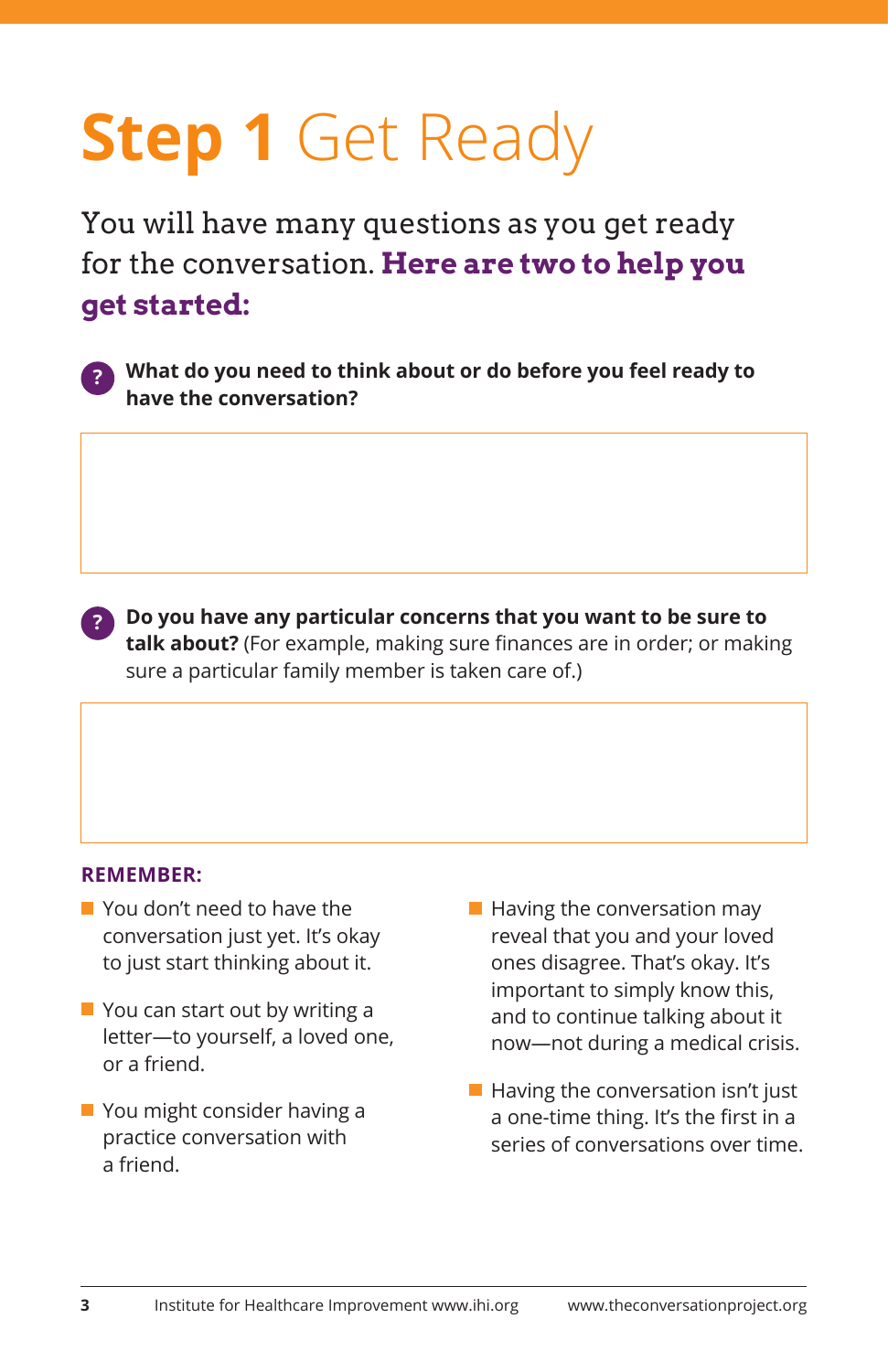## **Step 2** Get Set

What's most important to you as you think about how you want to live at the end of your life? What do you value most? **Thinking about this will help you get ready to have the conversation.**



**Now finish this sentence: What matters to me at the end of life is…** (For example, being able to recognize my children; being in the hospital with excellent nursing care; being able to say goodbye to the ones I love.)

Sharing your "what matters to me" statement with your loved ones could be a big help down the road. It could help them communicate to your health care team what abilities are most important to you—what's worth pursuing treatment for, and what isn't.

### **WHERE I STAND SCALES**

Use the scales below to figure out how you want your end-of-life care to be. Select the number that best represents your feelings on the given scenario.

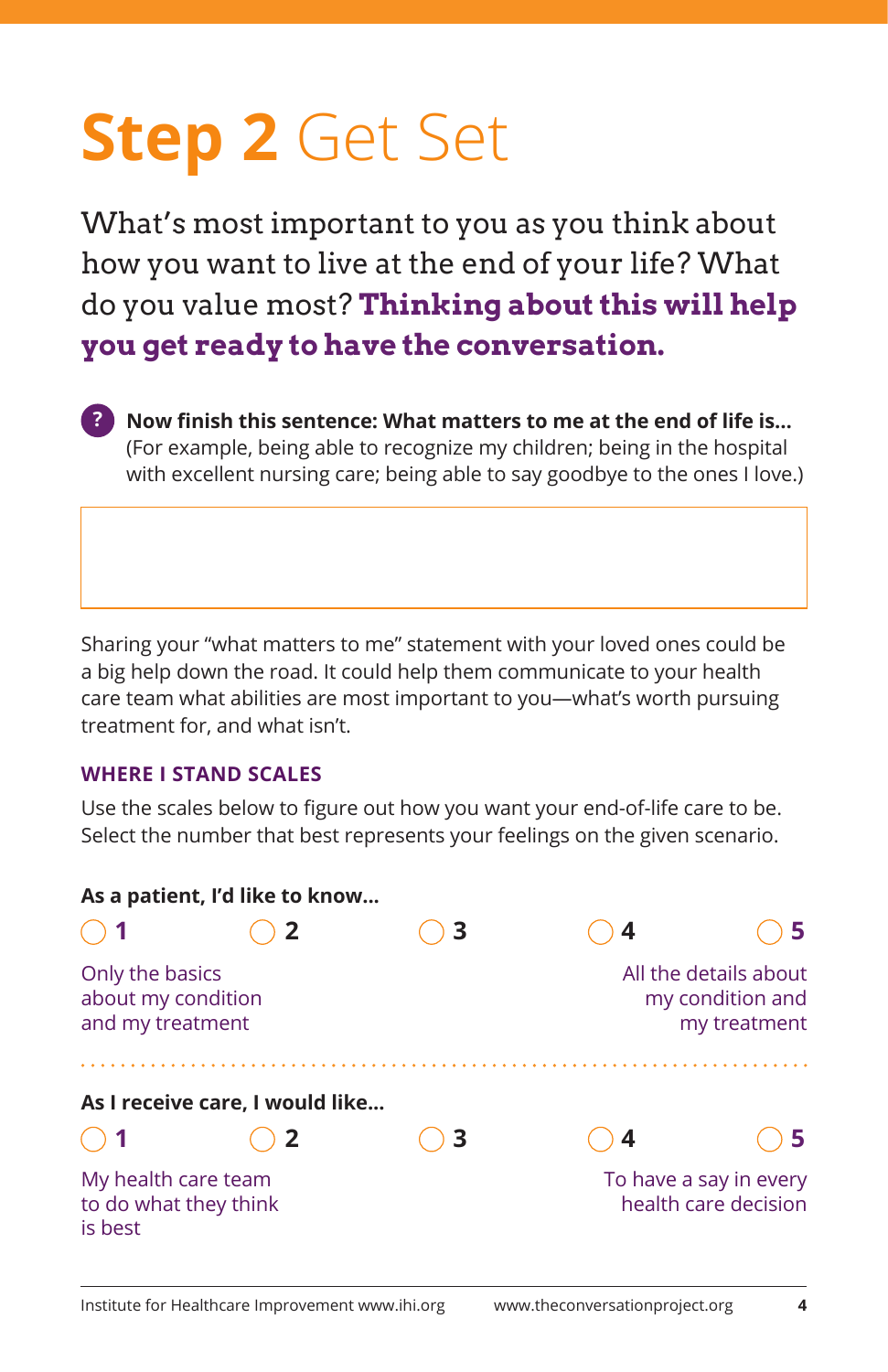| If I had a terminal illness, I would prefer to                        |   |                                                                       |   |                                                                    |
|-----------------------------------------------------------------------|---|-----------------------------------------------------------------------|---|--------------------------------------------------------------------|
| 1                                                                     | 2 | з                                                                     | 4 | 5                                                                  |
| Not know how quickly<br>it is progressing                             |   |                                                                       |   | Know my doctor's<br>best estimation for<br>how long I have to live |
| Look at your answers.                                                 |   | What kind of role do you want to have in the decision-making process? |   |                                                                    |
| How long do you want to receive medical care?                         |   |                                                                       |   |                                                                    |
| 1                                                                     | 2 | 3                                                                     | 4 | 5                                                                  |
| Indefinitely, no matter<br>how uncomfortable<br>treatments are        |   |                                                                       |   | Quality of life is<br>more important to<br>me than quantity        |
| What are your concerns about treatment?                               |   |                                                                       |   |                                                                    |
| 1                                                                     | 2 | 3                                                                     | 4 | 5                                                                  |
| I'm worried that I won't<br>get enough care                           |   |                                                                       |   | I'm worried that I'll get<br>overly aggressive care                |
|                                                                       |   | What are your preferences about where you want to be?                 |   |                                                                    |
| 1                                                                     | 2 | 3                                                                     | 4 | 5                                                                  |
| I wouldn't mind spending<br>my last days in a health<br>care facility |   |                                                                       |   | I want to spend my<br>last days at home                            |
| Look at your answers.                                                 |   | What do you notice about the kind of care you want to receive?        |   |                                                                    |
|                                                                       |   |                                                                       |   |                                                                    |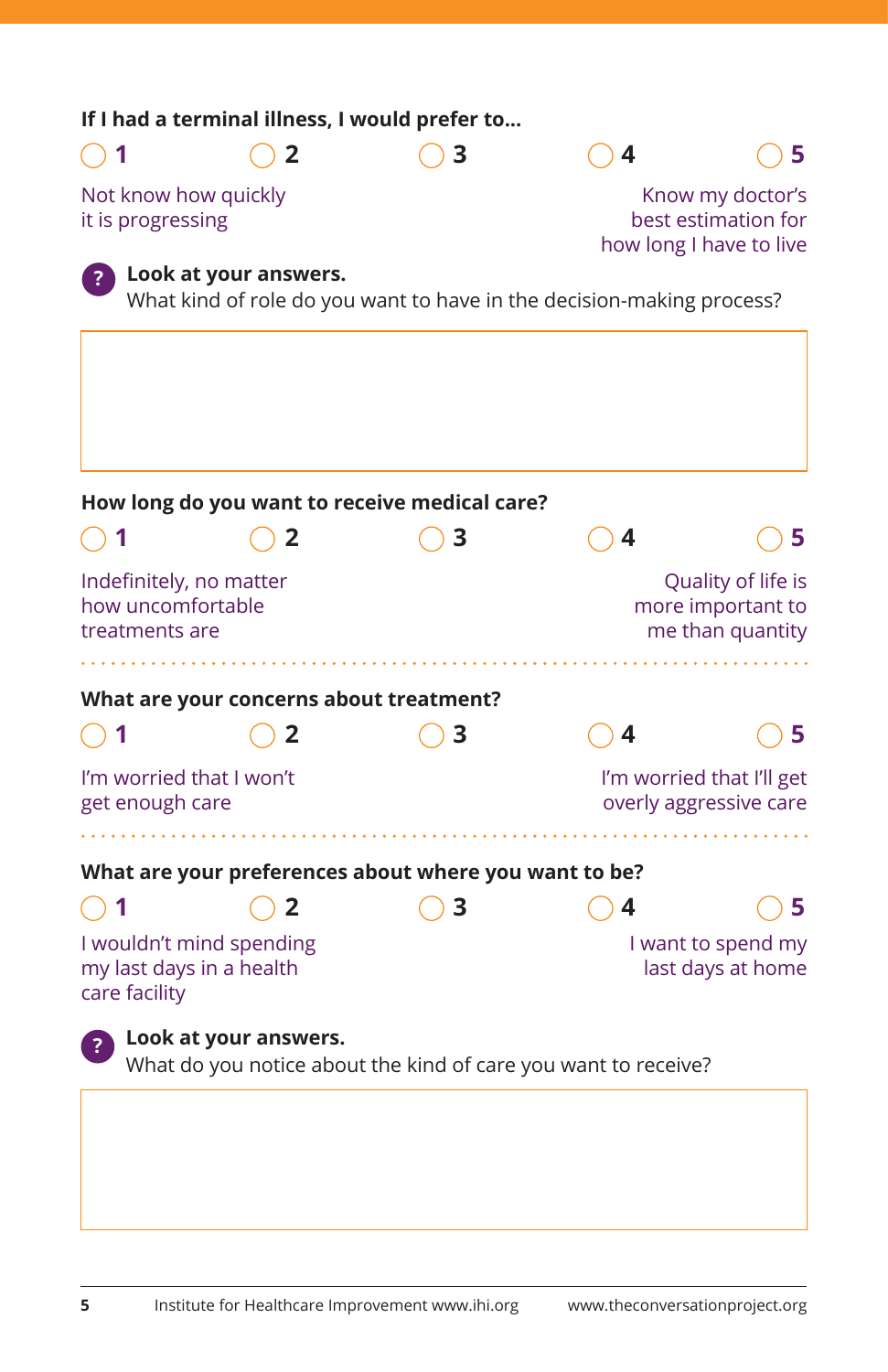| How involved do you want your loved ones to be?                        |                                      |   |                                                         |                                           |
|------------------------------------------------------------------------|--------------------------------------|---|---------------------------------------------------------|-------------------------------------------|
|                                                                        |                                      | 3 | 4                                                       | 5                                         |
| I want my loved ones to<br>do exactly what I've said,<br>uncomfortable | even if it makes them a little       |   | I want my loved ones to do<br>what brings them peace,   | even if it goes against<br>what I've said |
|                                                                        |                                      |   |                                                         |                                           |
|                                                                        | When it comes to your privacy        |   |                                                         |                                           |
|                                                                        |                                      | З | 4                                                       | 5                                         |
| When the time comes,<br>I want to be alone                             |                                      |   | I want to be surrounded                                 | by my loved ones                          |
|                                                                        |                                      |   |                                                         |                                           |
|                                                                        | When it comes to sharing information |   |                                                         |                                           |
|                                                                        |                                      | 3 | 4                                                       | 5                                         |
| I don't want my loved ones<br>to know everything about<br>my health    |                                      |   | those close to me knowing<br>everything about my health | I am comfortable with                     |



## **? Look at your answers.**

What role do you want your loved ones to play? Do you think that your loved ones know what you want, or do you think they have no idea?

 **What do you feel are the three most important things that you ? want your friends, family, and/or health care team to understand about your wishes and preferences for end-of-life care?**

| 7  |  |
|----|--|
| З. |  |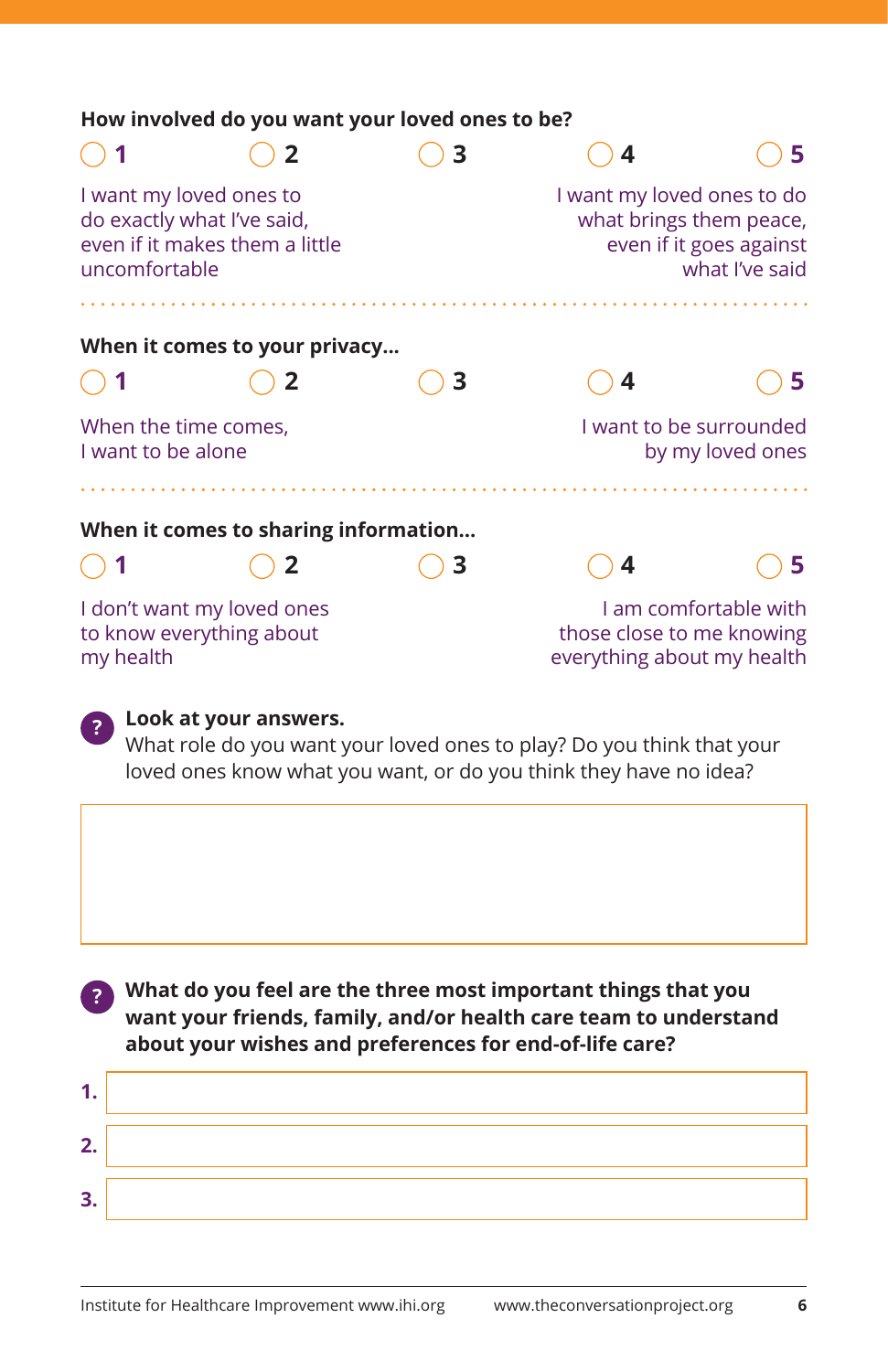## **Step 3** Go

When you're ready to have the conversation, think about the basics.

### **MARK ALL THAT APPLY:**

| WHO do you want to talk to?                                                                                                                 |                                                                                                                                    |  |  |  |
|---------------------------------------------------------------------------------------------------------------------------------------------|------------------------------------------------------------------------------------------------------------------------------------|--|--|--|
| Mom<br>Dad<br>Child/Children<br>Partner/Spouse<br>Sister/Brother                                                                            | Faith leader (Minister,<br>Priest, Rabbi, Imam, etc.)<br>Friend<br>Health care provider<br>Caregiver                               |  |  |  |
| WHEN would be a good time to talk?<br>The next holiday<br>Before my child goes to college<br>Before my next trip<br>Before I get sick again | Other:<br>Before the baby arrives<br>The next time I visit my parents/<br>adult children<br>At the next family gathering<br>Other: |  |  |  |
| WHERE would you feel comfortable talking?                                                                                                   |                                                                                                                                    |  |  |  |
| At the kitchen table                                                                                                                        | Sitting in a park                                                                                                                  |  |  |  |

- $\Box$  At a favorite restaurant
- $\Box$  In the car
- $\Box$  On a walk

**?**

### **WHAT do you want to be sure to say?**

If you wrote down your three most important things at the end of Step 2, you can use those here.

□ Other:

 $\Box$  At my place of worship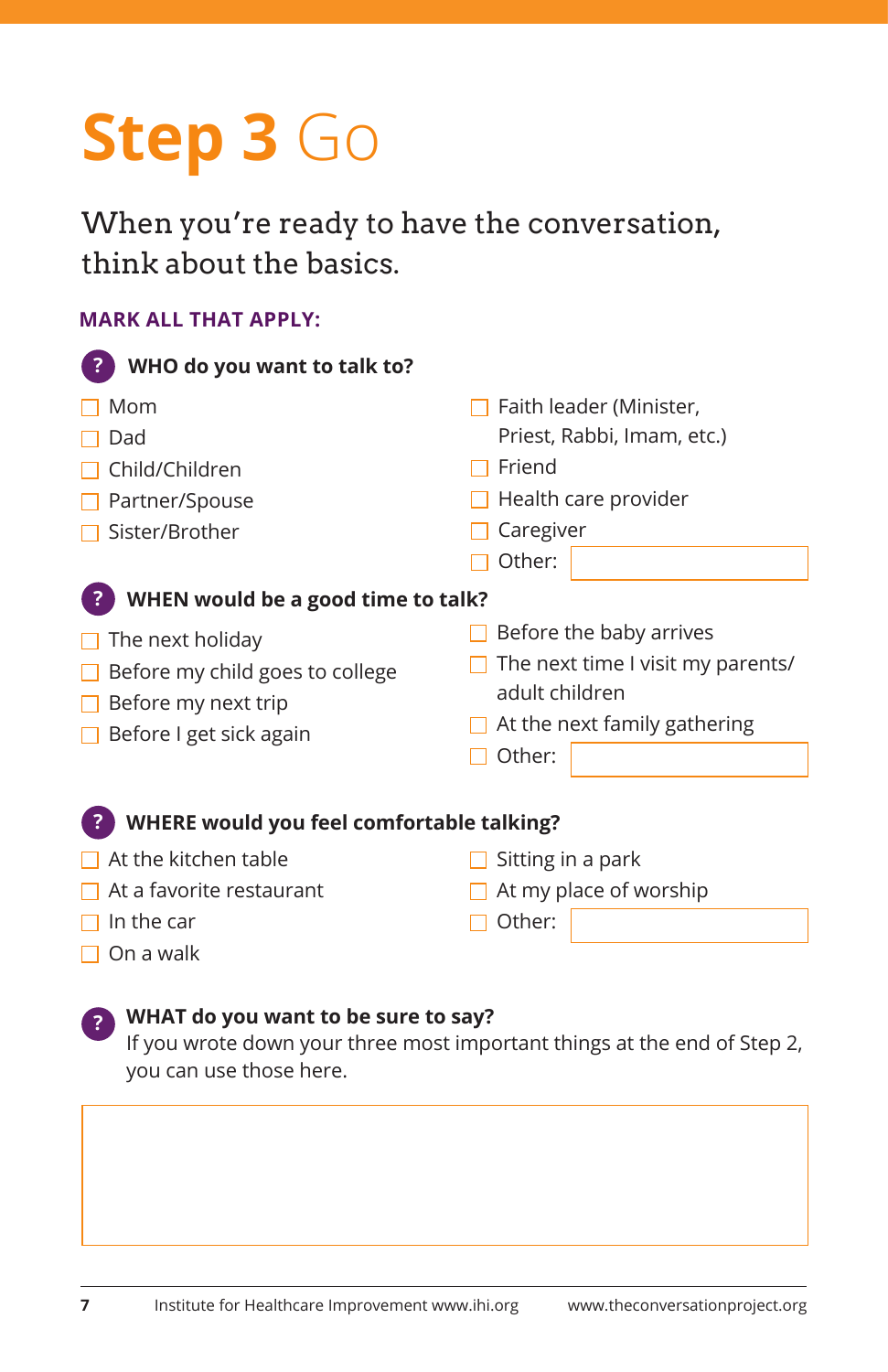## **How to start**

## Here are some ways you could break the ice:

"I need your help with something."

"Remember how someone in the family died—was it a 'good' death or a 'hard' death? How will yours be different?"

"I was thinking about what happened to  $\vert$ , and it made me realize..."

"Even though I'm okay right now, I'm worried that  $\vert$ , and I want to be prepared."

"I need to think about the future. Will you help me?"

"I just answered some questions about how I want the end of my life to be. I want you to see my answers. And I'm wondering what your answers would be."

## What to talk about:

- $\Box$  When you think about the last phase of your life, what's most important to you? How would you like this phase to be?
- $\Box$  Do you have any particular concerns about your health? About the last phase of your life?
- $\Box$  What affairs do you need to get in order, or talk to your loved ones about? *(Personal finances, property, relationships)*
- $\Box$  Who do you want (or not want) to be involved in your care? Who would you like to make decisions on your behalf if you're not able to? *(This person is your health care proxy.)*
- $\Box$  Would you prefer to be actively involved in decisions about your care? Or would you rather have your health care team do what they think is best?
- $\Box$  Are there any disagreements or family tensions that you're concerned about?
- $\Box$  Are there important milestones you'd like to be there for, if possible? *(The birth of your grandchild, your 80th birthday.)*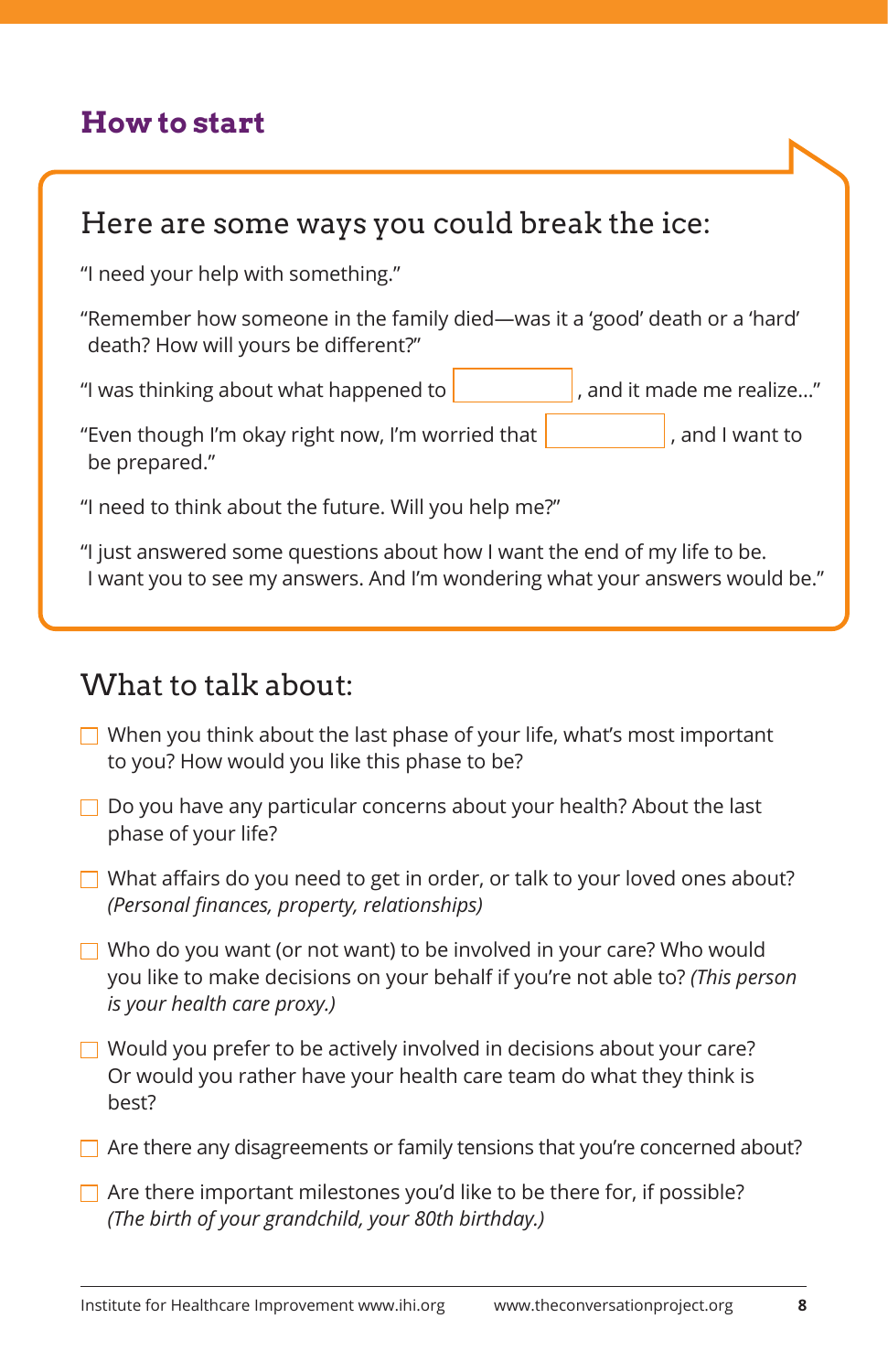- Where do you want (or not want) to receive care? *(Home, nursing facility, hospital)*
- $\Box$  Are there kinds of treatment you would want (or not want)? *(Resuscitation if your heart stops, breathing machine, feeding tube)*
- $\Box$  When would it be okay to shift from a focus on curative care to a focus on comfort care alone?

*This list doesn't cover everything you may need to think about, but it's a good place to start. Talk to your health care team if you'd like them to suggest more questions to talk about.*

**REMEMBER:**

■ Be patient. Some people may need a little more time to think.

- You don't have to steer the conversation; just let it happen.
- Don't judge. A "good" death means different things to different people.
- Nothing is set in stone. You and your loved ones can always change your minds as circumstances change.
- **Exery attempt at the conversation** is valuable.
- **This is the first of many** conversations—you don't have to cover everyone or everything right now.

**Now, just go for it!** Each conversation will empower you and your loved ones. You are getting ready to help each other live and die in a way that you choose.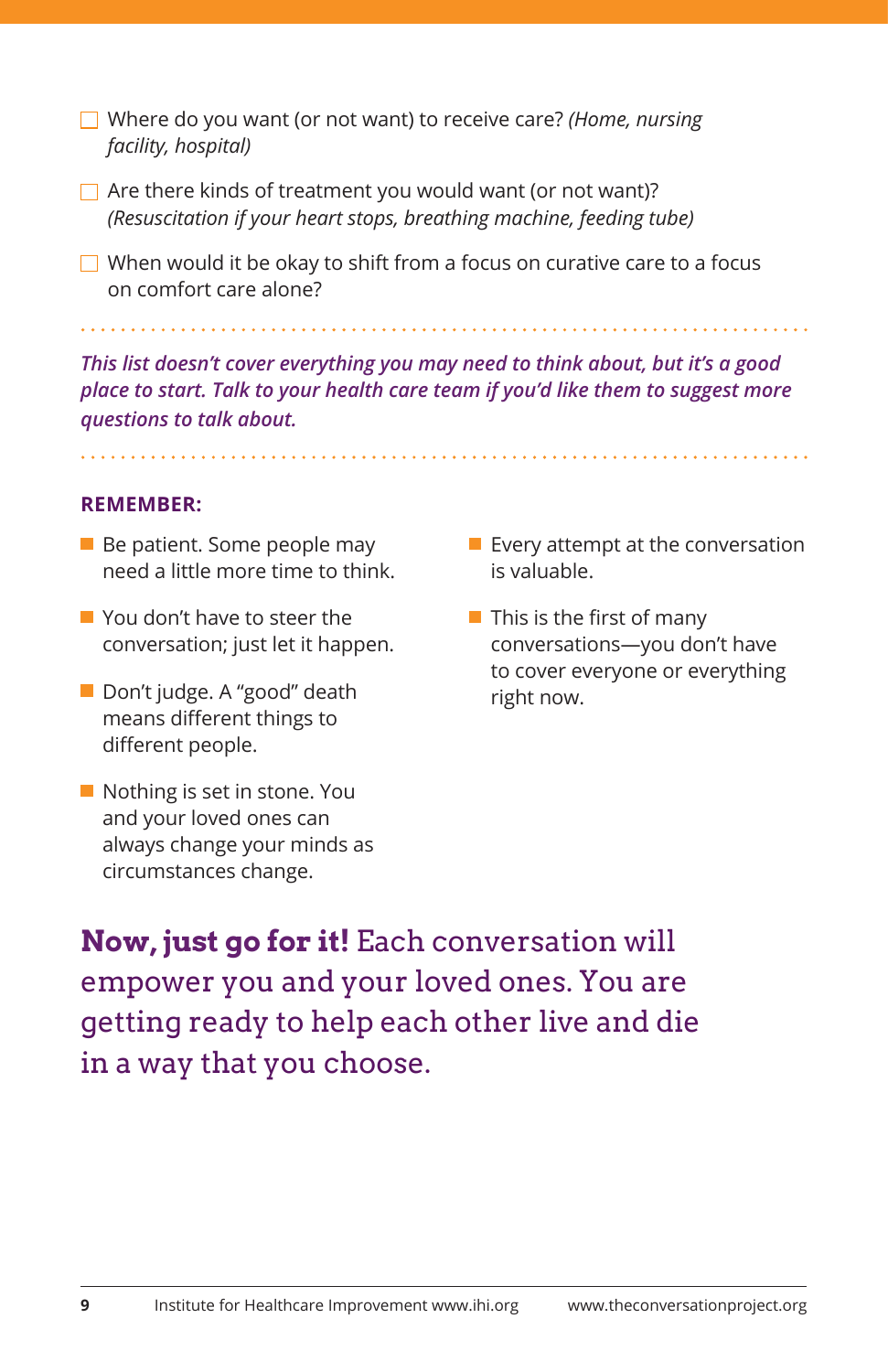## **Step 4** Keep Going

**Congratulations!** You have had "the conversation" — hopefully, the first of many. You can use the following questions to collect your thoughts about how your first talk went, and to think about what you'd like to talk about in future conversations.

 **Is there something you need to clarify that you feel was ? misunderstood or misinterpreted?**



 **How did this conversation make you feel? What do you want to remember? What do you want your loved ones to remember?**

**?**

**What do you want to make sure to ask or talk about next time? ?**